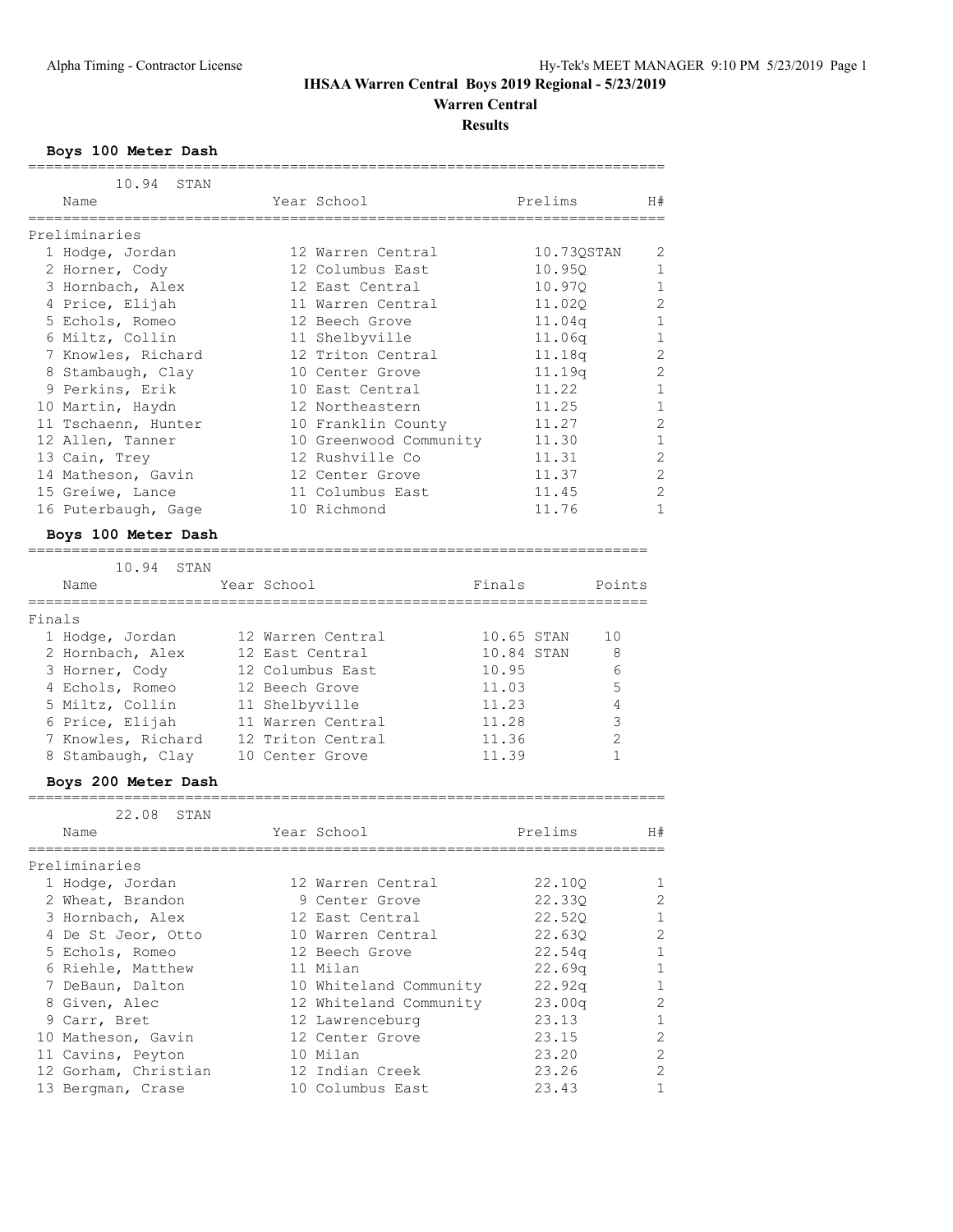**Warren Central**

**Results**

### **....Boys 200 Meter Dash**

| 14 Martin, Haydn | 12 Northeastern | 23.59 |  |
|------------------|-----------------|-------|--|
| 15 Wood, Zack    | 12 Rushville Co | 23.76 |  |

=======================================================================

### **Boys 200 Meter Dash**

| 22.08              | STAN |                        |            |        |
|--------------------|------|------------------------|------------|--------|
| Name               |      | Year School            | Finals     | Points |
| Finals             |      |                        |            |        |
| 1 Hodge, Jordan    |      | 12 Warren Central      | 21.91 STAN | 10     |
| 2 Wheat, Brandon   |      | 9 Center Grove         | 22.01 STAN | 8      |
| 3 De St Jeor, Otto |      | 10 Warren Central      | 22.02 STAN | 6      |
| 4 Hornbach, Alex   |      | 12 East Central        | 22.40      | 5      |
| 5 Echols, Romeo    |      | 12 Beech Grove         | 22.46      | 4      |
| 6 Given, Alec      |      | 12 Whiteland Community | 22.83      | 3      |
| 7 DeBaun, Dalton   |      | 10 Whiteland Community | 23.30      | 2      |
| 8 Riehle, Matthew  |      | 11 Milan               | 25.61      |        |

#### **Boys 400 Meter Dash**

==========================================================================

| 49.40 STAN         |                        |        |                |                |
|--------------------|------------------------|--------|----------------|----------------|
| Name               | Year School            | Finals |                | H# Points      |
| 1 Riehle, Matthew  | 11 Milan               | 49.52  | $\mathcal{L}$  | 10             |
| 2 Schonauer, Laine | 12 New Palestine       | 49.83  | $\mathcal{L}$  | 8              |
| 3 Logan, Lex       | 12 Greenwood Community | 50.51  | $\mathcal{L}$  | 6              |
| 4 Spalding, Hunter | 12 Columbus North      | 51.78  | $\mathcal{L}$  | 5              |
| 5 Yazel, Jonah     | 11 Whiteland Community | 51.95  |                | 4              |
| 6 Dunaway, Dylan   | 12 Union County        | 52.14  |                | 3              |
| 7 Arnold, William  | 11 Warren Central      | 52.18  | $\overline{2}$ | $\overline{2}$ |
| 8 Ogega, Charlie   | 12 Center Grove        | 52.21  | $\overline{2}$ |                |
| 9 Deitsch, Clayton | 11 East Central        | 52.55  | $\overline{2}$ |                |
| 10 Chandler, Seth  | 11 Columbus East       | 52.71  |                |                |
| 11 Kuisel, James   | 10 Batesville          | 52.88  |                |                |
| 12 Willham, Nick   | 12 Greenwood Community | 52.94  |                |                |
| 13 Cox, Dylan      | 12 Connersville        | 53.91  |                |                |
| 14 Martin, Haydn   | 12 Northeastern        | 54.97  |                |                |
| 15 Spriggs, Daniel | 12 Beech Grove         | 55.69  | $\mathfrak{D}$ |                |
| -- Duvalle, Adrian | 10 Warren Central      | DNF    |                |                |

#### **Boys 800 Meter Run** =======================================================================

| $1:56.32$ STAN                             |                                                    |         |        |
|--------------------------------------------|----------------------------------------------------|---------|--------|
| Name                                       | Year School                                        | Finals  | Points |
| 1 Moster, Adam                             | 11 Batesville<br>57.590 (57.590) 1:57.287 (59.697) | 1:57.29 | 1 O    |
| 2 Whitaker, Devon 11 New Palestine         | 57.911 (57.911) 1:58.653 (1:00.742)                | 1:58.66 | 8      |
| 3 Tuttle, Logan 12 Hagerstown              | 58.147 (58.147) 1:59.396 (1:01.249)                | 1:59.40 |        |
| 4 McCauley, Zachary 12 Greenwood Community | 57.837 (57.837) 2:00.142 (1:02.305)                | 2:00.15 | 5      |
| 5 Pheifer, Ethan 10 Franklin Community     | 57.853 (57.853) 2:00.658 (1:02.805)                | 2:00.66 |        |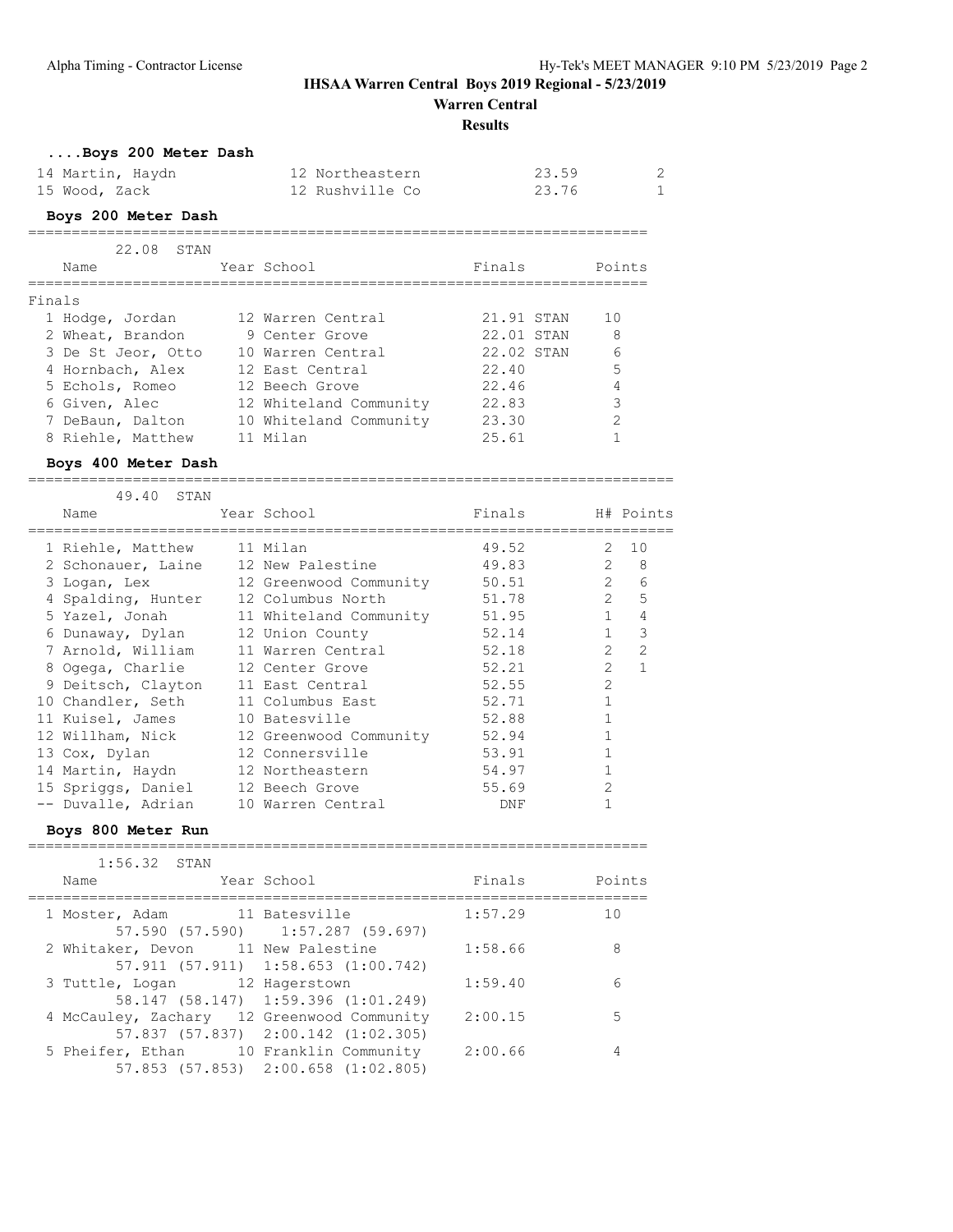# **Warren Central**

**Results**

| Boys 800 Meter Run                                 |                                                 |         |                |
|----------------------------------------------------|-------------------------------------------------|---------|----------------|
| 6 Decker, Nathan 12 Indian Creek 2:01.76           |                                                 |         | 3              |
|                                                    | 58.755 (58.755) 2:01.756 (1:03.002)             |         |                |
| 7 Martin, Sebastian 12 Center Grove 2:01.83        |                                                 |         | $\overline{c}$ |
|                                                    | 57.331 (57.331) 2:01.828 (1:04.498)             |         |                |
| 8 Horak, Sam 12 Columbus North 2:02.01             |                                                 |         | $\mathbf{1}$   |
|                                                    | 59.103 (59.103) 2:02.010 (1:02.908)             |         |                |
| 9 Littrell, Carson 11 Columbus North 2:02.47       |                                                 |         |                |
|                                                    | 59.581 (59.581) 2:02.463 (1:02.883)             |         |                |
| 10 Lawrence, Isaac 11 Rushville Co 2:02.91         |                                                 |         |                |
|                                                    | 59.757 (59.757) 2:02.903 (1:03.147)             |         |                |
| 11 Johnson, Zechariah 11 Warren Central 2:03.67    |                                                 |         |                |
|                                                    | $1:00.359$ $(1:00.359)$ $2:03.664$ $(1:03.306)$ |         |                |
| 12 Chastain, Ethan 11 Rushville Co 2:05.69         |                                                 |         |                |
|                                                    | 58.311 (58.311) 2:05.686 (1:07.375)             |         |                |
| 13 Lynch, Johnathon 12 Batesville                  |                                                 | 2:06.93 |                |
|                                                    | 58.449 (58.449) 2:06.923 (1:08.475)             |         |                |
| 14 McCullough, Wyatt 11 Franklin Community 2:07.58 |                                                 |         |                |
|                                                    | 59.476 (59.476) 2:07.572 (1:08.097)             |         |                |
| 15 Butz, Hunter 11 Greensburg 2:09.30              |                                                 |         |                |
|                                                    | $1:01.305$ $(1:01.305)$ $2:09.298$ $(1:07.994)$ |         |                |
| 16 Kleine, Owen 11 New Palestine 2:25.45           |                                                 |         |                |
| $1:05.901$ $(1:05.901)$ $2:25.446$ $(1:19.546)$    |                                                 |         |                |

### **Boys 1600 Meter Run**

#### =======================================================================

| $4:17.37$ STAN                                                                                  |  |  |
|-------------------------------------------------------------------------------------------------|--|--|
|                                                                                                 |  |  |
| 1 Newell, Matthew 9 Columbus North 4:26.43 10                                                   |  |  |
| 1:05.606 (1:05.606) 2:16.487 (1:10.881) 3:24.850 (1:08.364) 4:26.424 (1:01.574)                 |  |  |
| 2 Kilbarger Stumpff, 9 Columbus North 4:27.60 8                                                 |  |  |
| 1:06.674 (1:06.674) 2:17.056 (1:10.382) 3:25.277 (1:08.222) 4:27.598 (1:02.322)                 |  |  |
| 3 Austin, Drew 12 New Palestine 4:28.03 6                                                       |  |  |
| $1:04.782$ $(1:04.782)$ $2:16.301$ $(1:11.519)$ $3:25.160$ $(1:08.860)$ $4:28.028$ $(1:02.869)$ |  |  |
| 4 Wilson, Nick 11 Center Grove 4:30.41 5                                                        |  |  |
| 1:05.022 (1:05.022) 2:16.415 (1:11.393) 3:24.600 (1:08.186) 4:30.406 (1:05.806)                 |  |  |
| 5 Myers, Joshua 11 Batesville 4:36.55 4                                                         |  |  |
| 1:07.482 (1:07.482) 2:16.875 (1:09.393) 3:26.726 (1:09.852) 4:36.550 (1:09.825)                 |  |  |
| 6 Long, Mika 12 Whiteland Community 4:37.63 3                                                   |  |  |
| $1:06.581$ (1:06.581) $2:17.591$ (1:11.011) $3:28.498$ (1:10.907) $4:37.622$ (1:09.124)         |  |  |
| 7 Collins, Josh 12 New Palestine 4:38.96 2                                                      |  |  |
| 1:05.349 (1:05.349) 2:16.658 (1:11.309) 3:27.540 (1:10.882) 4:38.956 (1:11.417)                 |  |  |
| 8 Niemeier, Parker 12 Greenfield-Central 4:39.18 1                                              |  |  |
| $1:06.125$ $(1:06.125)$ $2:17.347$ $(1:11.222)$ $3:27.916$ $(1:10.570)$ $4:39.178$ $(1:11.262)$ |  |  |
| 9 Baker, Matt 11 Shelbyville 4:42.84                                                            |  |  |
| $1:07.275$ $(1:07.275)$ $2:18.267$ $(1:10.993)$ $3:31.743$ $(1:13.476)$ $4:42.839$ $(1:11.096)$ |  |  |
| 10 Miller, Andrew 12 Rushville Co 4:43.91                                                       |  |  |
| 1:05.563 (1:05.563) 2:17.813 (1:12.251) 3:29.756 (1:11.943) 4:43.908 (1:14.153)                 |  |  |
| 11 Hughes, Damon 10 Jac-Cen-Del 4:48.50                                                         |  |  |
| $1:05.755$ $(1:05.755)$ $2:17.400$ $(1:11.645)$ $3:33.470$ $(1:16.071)$ $4:48.500$ $(1:15.030)$ |  |  |
| 12 Hargis, Drew 11 Franklin Community 4:49.02                                                   |  |  |
| 1:06.218 (1:06.218) 2:16.752 (1:10.534) 3:31.520 (1:14.769) 4:49.018 (1:17.499)                 |  |  |
| 13 Ardis, Garrett 12 East Central 4:49.89                                                       |  |  |
| 1:06.892 (1:06.892) 2:19.036 (1:12.145) 3:34.743 (1:15.707) 4:49.883 (1:15.141)                 |  |  |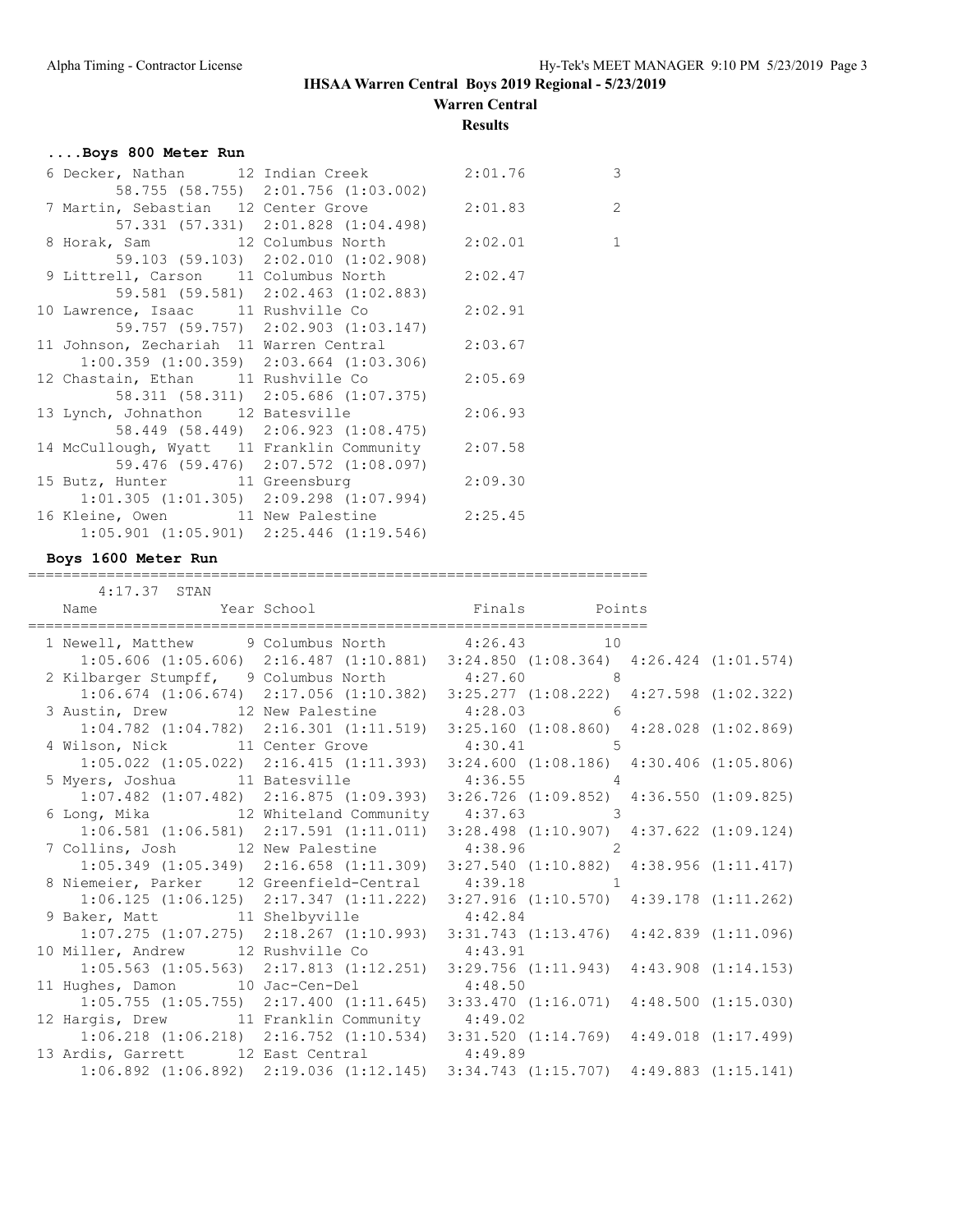**Warren Central**

**Results**

# **....Boys 1600 Meter Run**

| 14 Bertsch, Trenton 11 Cambridge Ci             |                | 4:53.81                                                                                         |  |
|-------------------------------------------------|----------------|-------------------------------------------------------------------------------------------------|--|
| $1:06.529$ $(1:06.529)$ $2:20.389$ $(1:13.861)$ |                | $3:36.230$ $(1:15.841)$ $4:53.809$ $(1:17.579)$                                                 |  |
| 15 Stanley, Kyle                                | 9 Rushville Co | 4:57.43                                                                                         |  |
| $1:07.107$ $(1:07.107)$ $2:20.316$ $(1:13.210)$ |                | $3:38.669$ $(1:18.354)$ $4:57.427$ $(1:18.758)$                                                 |  |
| 16 Healey, Justin 10 Franklin Central           |                | 4:58.05                                                                                         |  |
|                                                 |                | $1:05.203$ $(1:05.203)$ $2:17.141$ $(1:11.938)$ $3:35.636$ $(1:18.496)$ $4:58.045$ $(1:22.409)$ |  |
|                                                 |                |                                                                                                 |  |

### **Boys 3200 Meter Run**

=======================================================================

| 9:19.38 STAN                                        |                                                                                                  |               |                                                 |  |
|-----------------------------------------------------|--------------------------------------------------------------------------------------------------|---------------|-------------------------------------------------|--|
| Year School<br>Name                                 |                                                                                                  | Finals Points |                                                 |  |
| 1 Jefferson, William 10 Whiteland Community 9:27.02 |                                                                                                  |               | 10                                              |  |
|                                                     | 1:08.442 (1:08.442) 2:20.825 (1:12.383) 3:33.642 (1:12.818) 4:47.193 (1:13.551)                  |               |                                                 |  |
|                                                     | 6:01.587 (1:14.395) 7:14.780 (1:13.194) 8:25.624 (1:10.844) 9:27.017 (1:01.393)                  |               |                                                 |  |
| 2 Perkins, Nicholas 12 Roncalli (9:30.15 8)         |                                                                                                  |               |                                                 |  |
|                                                     | 1:08.197 (1:08.197) 2:20.546 (1:12.349) 3:33.378 (1:12.833) 4:46.981 (1:13.603)                  |               |                                                 |  |
|                                                     | 6:01.440 $(1:14.460)$ 7:14.584 $(1:13.145)$ 8:25.313 $(1:10.729)$ 9:30.150 $(1:04.837)$          |               |                                                 |  |
| 3 James, Jacob 11 Waldron                           |                                                                                                  | $9:31.41$ 6   |                                                 |  |
|                                                     | 1:08.736 (1:08.736) 2:21.100 (1:12.364) 3:33.923 (1:12.824) 4:47.364 (1:13.441)                  |               |                                                 |  |
|                                                     | $6:01.790$ $(1:14.427)$ $7:15.059$ $(1:13.270)$                                                  |               | $8:25.961$ $(1:10.902)$ $9:31.410$ $(1:05.449)$ |  |
| 4 Sluys, John 12 Columbus North                     |                                                                                                  | $9:45.93$ 5   |                                                 |  |
|                                                     | 1:11.581 (1:11.581) 2:24.513 (1:12.933) 3:37.400 (1:12.887) 4:50.487 (1:13.088)                  |               |                                                 |  |
|                                                     | $6:04.017$ $(1:13.531)$ $7:18.000$ $(1:13.983)$                                                  |               | 8:32.248 (1:14.249) 9:45.928 (1:13.681)         |  |
| 5 Bixler, Andrew 12 Franklin Community 10:02.23 4   |                                                                                                  |               |                                                 |  |
|                                                     | $1:09.302$ $(1:09.302)$ $2:21.066$ $(1:11.764)$                                                  |               | $3:33.894$ $(1:12.829)$ $4:47.541$ $(1:13.647)$ |  |
| $6:03.317$ $(1:15.776)$ $7:21.825$ $(1:18.509)$     |                                                                                                  |               | 8:42.566 (1:20.742) 10:02.226 (1:19.661)        |  |
| 6 Tucker, William 11 Franklin Community 10:08.37 3  |                                                                                                  |               |                                                 |  |
|                                                     | 1:10.226 (1:10.226) 2:23.359 (1:13.134) 3:40.517 (1:17.158) 4:59.430 (1:18.914)                  |               |                                                 |  |
|                                                     | $6:18.998$ $(1:19.568)$ $7:40.990$ $(1:21.992)$                                                  |               | 8:58.191 (1:17.202) 10:08.370 (1:10.179)        |  |
| 7 Bye, Keith 11 Warren Central                      |                                                                                                  | $10:08.98$ 2  |                                                 |  |
|                                                     | 1:11.253 (1:11.253) 2:26.762 (1:15.509) 3:43.182 (1:16.420) 4:59.087 (1:15.906)                  |               |                                                 |  |
|                                                     | 6:18.161 (1:19.074) 7:38.356 (1:20.196) 8:57.739 (1:19.384) 10:08.973 (1:11.234)                 |               |                                                 |  |
| 8 Poludasu, Rishi 12 Columbus North                 |                                                                                                  | $10:14.46$ 1  |                                                 |  |
|                                                     | 1:11.845 (1:11.845) 2:25.061 (1:13.217) 3:40.684 (1:15.623) 4:59.961 (1:19.278)                  |               |                                                 |  |
|                                                     | $6:19.204$ $(1:19.243)$ $7:40.211$ $(1:21.007)$ $9:00.743$ $(1:20.533)$ $10:14.452$ $(1:13.710)$ |               |                                                 |  |
| 9 Loichinger, Ean 9 Batesville 10:20.08             |                                                                                                  |               |                                                 |  |
|                                                     | 1:09.123 (1:09.123) 2:21.537 (1:12.414) 3:35.522 (1:13.986) 4:52.806 (1:17.284)                  |               |                                                 |  |
|                                                     | 6:13.878 (1:21.072) 7:36.869 (1:22.992) 8:58.965 (1:22.096) 10:20.077 (1:21.112)                 |               |                                                 |  |
| 10 McCullum, Dylan 11 Cambridge Ci 10:32.79         |                                                                                                  |               |                                                 |  |
|                                                     | 1:11.184 (1:11.184) 2:26.243 (1:15.060) 3:43.818 (1:17.576) 5:02.434 (1:18.616)                  |               |                                                 |  |
|                                                     | 6:23.866 (1:21.432) 7:47.452 (1:23.587) 9:12.004 (1:24.552) 10:32.781 (1:20.778)                 |               |                                                 |  |
| 11 Kinnaman, Conner 11 Greenfield-Central 10:41.14  |                                                                                                  |               |                                                 |  |
|                                                     | $1:10.281$ $(1:10.281)$ $2:25.762$ $(1:15.481)$                                                  |               | $3:43.863$ (1:18.102) $5:03.371$ (1:19.508)     |  |
|                                                     | 6:26.536 (1:23.166) 7:52.190 (1:25.655) 9:17.851 (1:25.661) 10:41.135 (1:23.285)                 |               |                                                 |  |
| 12 McGriff, Payton 11 Cambridge Ci                  |                                                                                                  | 10:42.79      |                                                 |  |
|                                                     | $1:11.659$ $(1:11.659)$ $2:27.699$ $(1:16.040)$                                                  |               | $3:45.135$ $(1:17.437)$ $5:09.116$ $(1:23.981)$ |  |
|                                                     | $6:34.244$ (1:25.129) $8:01.743$ (1:27.499) $9:26.644$ (1:24.902) 10:42.784 (1:16.140)           |               |                                                 |  |
| 13 Long, Mika 12 Whiteland Community 10:44.86       |                                                                                                  |               |                                                 |  |
|                                                     | 1:13.120 (1:13.120) 2:28.531 (1:15.411) 3:46.945 (1:18.414) 5:08.565 (1:21.620)                  |               |                                                 |  |
|                                                     | 6:32.285 (1:23.721) 7:58.024 (1:25.740) 9:23.074 (1:25.050) 10:44.853 (1:21.780)                 |               |                                                 |  |
| 14 Dixon, Cole 11 Rushville Co                      |                                                                                                  | 10:52.06      |                                                 |  |
|                                                     | 1:10.829 (1:10.829) 2:24.669 (1:13.841) 3:45.555 (1:20.886) 5:09.536 (1:23.981)                  |               |                                                 |  |
| $6:35.069$ $(1:25.534)$ $8:03.223$ $(1:28.155)$     |                                                                                                  |               | 9:29.592 (1:26.369) 10:52.054 (1:22.462)        |  |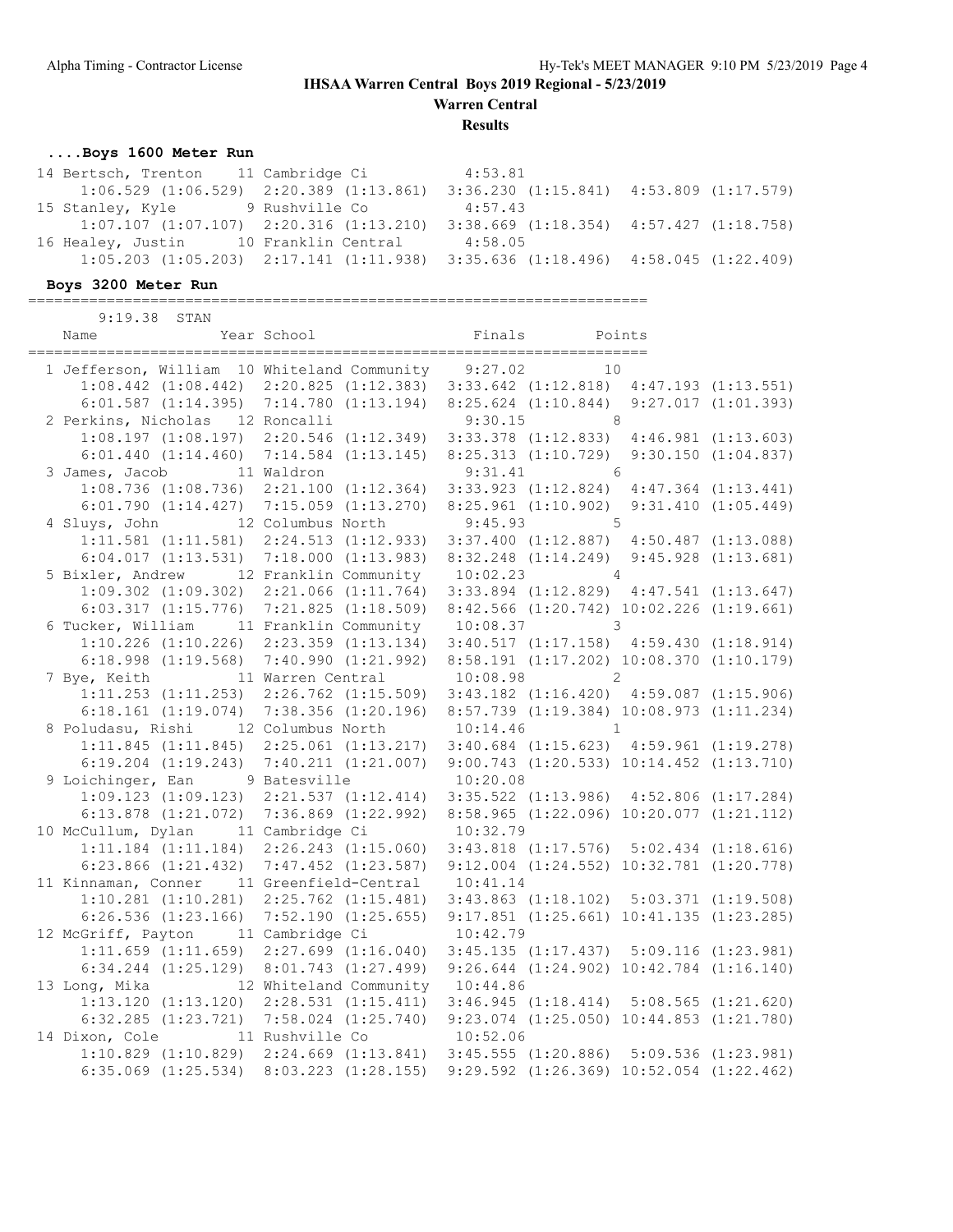### **IHSAA Warren Central Boys 2019 Regional - 5/23/2019 Warren Central**

**Results**

### **....Boys 3200 Meter Run**

| 15 Ardis, Garrett | 12 East Central                                 | 10:58.34                                         |  |
|-------------------|-------------------------------------------------|--------------------------------------------------|--|
|                   | $1:12.328$ $(1:12.328)$ $2:27.960$ $(1:15.632)$ | $3:46.616$ $(1:18.656)$ $5:09.268$ $(1:22.652)$  |  |
|                   | $6:34.784$ $(1:25.517)$ $8:03.136$ $(1:28.353)$ | $9:31.563$ $(1:28.427)$ $10:58.338$ $(1:26.775)$ |  |
|                   |                                                 |                                                  |  |
|                   | 16 Kuntz, Tyler 10 Oldenburg Academy            | 11:13.10                                         |  |
|                   | $1:12.627$ $(1:12.627)$ $2:28.200$ $(1:15.573)$ | $3:45.856$ $(1:17.656)$ $5:09.933$ $(1:24.078)$  |  |

### **Boys 110 Meter Hurdles**

=========================================================================

| 14.65 STAN             |                        |            |                |
|------------------------|------------------------|------------|----------------|
| Name                   | Year School            | Prelims    | H#             |
|                        |                        |            |                |
| Preliminaries          |                        |            |                |
| 1 Ouarles, Malachi     | 12 Franklin Central    | 14.020STAN | 1              |
| 2 Patton, Nick         | 12 Greenwood Community | 15.160     | $\mathfrak{D}$ |
| 3 Hollis, Tyson        | 11 Warren Central      | 15.180     | $\overline{2}$ |
| 4 Pierce, Hayden       | 11 Cambridge Ci        | 15.180     |                |
| 5 Studer, Malachi      | 11 East Central        | 15.32q     | 2              |
| 6 Malone, Ben          | 11 Columbus North      | 15.44q     | $\overline{2}$ |
| 7 Goines, Jalen        | 11 Center Grove        | 15.54q     | 1              |
| 8 Benedict, Dylan      | 12 Centerville         | 15.73q     | $\mathfrak{D}$ |
| 9 Moorman, Chris       | 12 Oldenburg Academy   | 15.96      |                |
| 10 Springmeyer, Collin | 11 Greensburg          | 16.03      |                |
| 11 Delp, Connor        | 10 Center Grove        | 16.13      | 1              |
| 12 Middlebrook, Tavon  | 12 Indianapolis        | 16.25      |                |
| 13 Nobbe, Trent        | 12 South Decatur       | 16.30      | 2              |

#### **Boys 110 Meter Hurdles**

=======================================================================

|        |                   | 14.65<br>STAN      |                        |            |        |
|--------|-------------------|--------------------|------------------------|------------|--------|
|        | Name              |                    | Year School            | Finals     | Points |
| Finals |                   |                    |                        |            |        |
|        |                   | 1 Ouarles, Malachi | 12 Franklin Central    | 13.79 STAN | 1 O    |
|        | 2 Patton, Nick    |                    | 12 Greenwood Community | 14.91      | 8      |
|        | 3 Hollis, Tyson   |                    | 11 Warren Central      | 15.01      | 6      |
|        | 4 Pierce, Hayden  |                    | 11 Cambridge Ci        | 15.09      | 5      |
|        | 5 Studer, Malachi |                    | 11 East Central        | 15.22      | 4      |
|        | 6 Malone, Ben     |                    | 11 Columbus North      | 15.37      | 3      |
|        | 7 Goines, Jalen   |                    | 11 Center Grove        | 15.69      | 2      |
|        | 8 Benedict, Dylan |                    | 12 Centerville         | 15.90      |        |

### **Boys 300 Meter Hurdles**

==========================================================================

| 39.01<br>STAN        |                     |            |               |                |
|----------------------|---------------------|------------|---------------|----------------|
| Name                 | Year School         | Finals     |               | H# Points      |
| 1 Ouarles, Malachi   | 12 Franklin Central | 38.70 STAN |               | 2, 10          |
| 2 Robinson, Holden   | 12 Hagerstown       | 39.02      | $\mathcal{L}$ | 8              |
| 3 Hohlt, Sam         | 12 Center Grove     | 39.89      | $\mathcal{P}$ | 6              |
| 4 Ludwig, Chase      | 11 East Central     | 40.70      | $\mathcal{L}$ | $-5$           |
| 5 Delp, Connor       | 10 Center Grove     | 40.98      | $\mathcal{D}$ | $\overline{4}$ |
| 6 Middlebrook, Tavon | 12 Indianapolis     | 41.95      | $\mathcal{P}$ | 3              |
| 7 Bogan, Brady       | 11 Franklin County  | 42.05      |               | $\mathcal{D}$  |
| 8 Turentine, Mark    | 11 Warren Central   | 42.24      |               |                |
|                      |                     |            |               |                |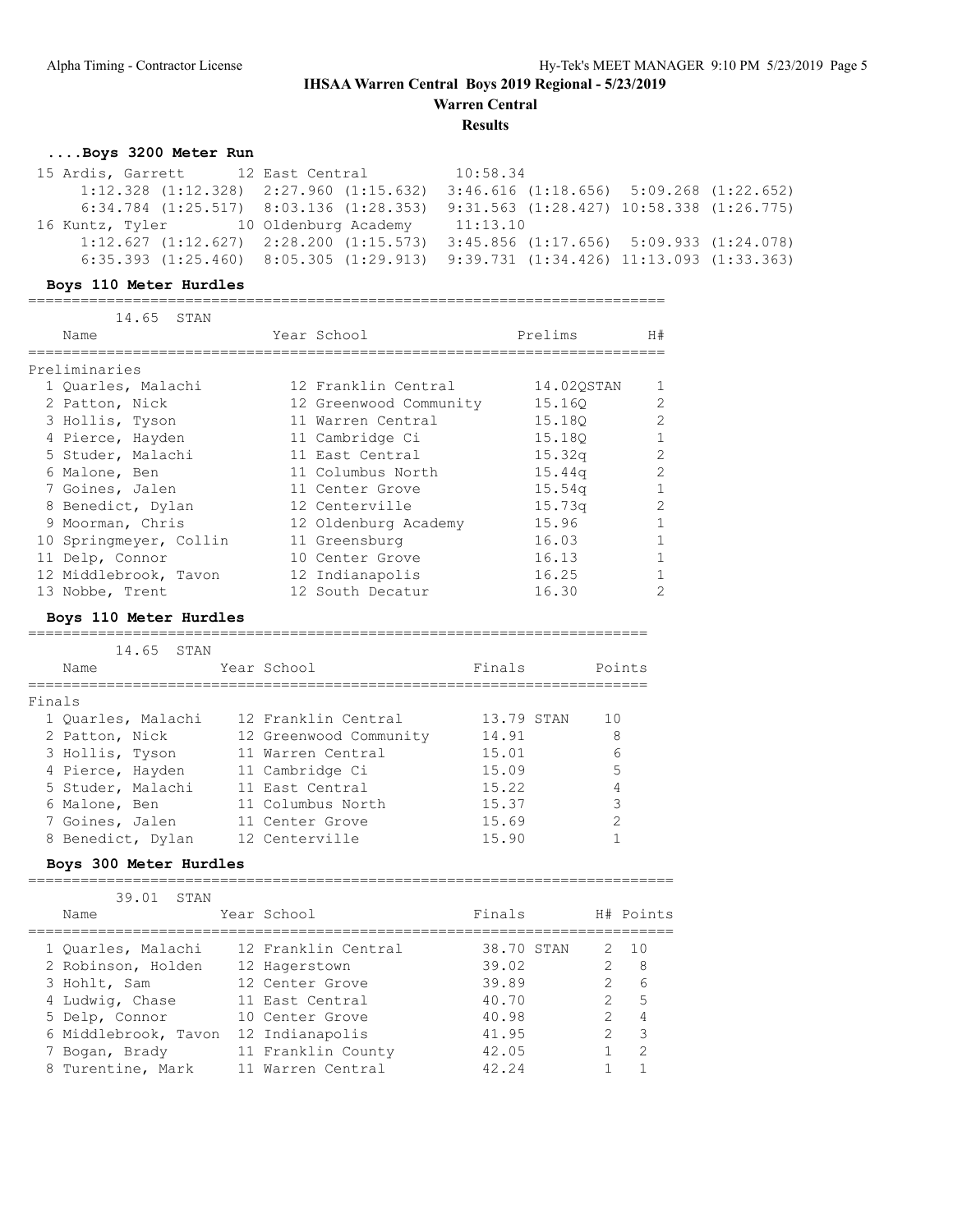# **IHSAA Warren Central Boys 2019 Regional - 5/23/2019 Warren Central**

**Results**

# **....Boys 300 Meter Hurdles**

| 9 Jellison, Jonathan | 11 Centerville         | 42.31 |  |
|----------------------|------------------------|-------|--|
| 10 Schafer, Evan     | 10 Connersville        | 42.78 |  |
| 11 Rupp, Owen        | 12 Columbus East       | 43.37 |  |
| 12 Brock, William    | 12 Whiteland Community | 43.76 |  |
| 13 Robinson, Travis  | 10 Whiteland Community | 44.16 |  |
| 14 Meyer, Mitch      | 10 Lawrenceburg        | 44.20 |  |
| 15 Moorman, Chris    | 12 Oldenburg Academy   | 44.29 |  |
| 16 Hollis, Tyson     | 11 Warren Central      | 47.26 |  |
|                      |                        |       |  |

### **Boys 4x100 Meter Relay**

42.54 STAN

==========================================================================

| School                    | Finals                  |              | H# Points      |
|---------------------------|-------------------------|--------------|----------------|
| 1 Warren Central          | 42.36 STAN              | 2            | 10             |
| 1) Price, Elijah 11       | 2) Purcell, Roman 11    |              |                |
| 3) Hodge, Jordan 12       | 4) Shannon, Tylan 12    |              |                |
| 2 East Central            | 43.10                   | 2            | 8              |
| 1) Perkins, Erik 10       | 2) Ludwig, Chase 11     |              |                |
| 3) Goeldner, Keiton 12    | 4) Hornbach, Alex 12    |              |                |
| 3 Center Grove            | 43.22                   | 2            | 6              |
| 1) Delp, Connor 10        | 2) Matheson, Gavin 12   |              |                |
| 3) Wheat, Brandon 9       | 4) Stambaugh, Clay 10   |              |                |
| 4 Shelbyville             | 43.54                   | 2            | 5              |
| 1) Sims, Elijah 11        | 2) Clark, Tim 12        |              |                |
| 3) McKenney, Tyson 12     | 4) Miltz, Collin 11     |              |                |
| 5 Whiteland Community     | 43.67                   | 2            | $\overline{4}$ |
| 1) Given, Alec 12         | 2) DeBaun, Dalton 10    |              |                |
| 3) Singleton, Desmen 10   | 4) Valentine, Chase 10  |              |                |
| 6 Columbus East           | 43.75                   | 2            | 3              |
| 1) Settle, Tyler 11       | 2) Horner, Cody 12      |              |                |
| 3) Greiwe, Lance 11       | 4) Koopman, Elliot 10   |              |                |
| 7 Columbus North          | 43.76                   | 2            | 2              |
| 1) Spalding, Hunter 12    | 2) Lawson, Felix 11     |              |                |
| 3) Malone, Ben 11         | 4) Riley, Luke 12       |              |                |
| 8 Indian Creek            | 44.88                   | $\mathbf{1}$ | 1              |
| 1) Gorham, Christian 12   | 2) Smith, Bryce 12      |              |                |
| 3) Gorham, Jordan 10      | 4) Schaub, Avery 11     |              |                |
| 9 Beech Grove             | 45.10                   | 1            |                |
| 1) Spriggs, Daniel 12     | 2) Washington, Teron 11 |              |                |
| 3) Johnson, Keyonni 11    | 4) Smith, Malcolm 10    |              |                |
| 10 Triton Central         | 45.13                   | 1            |                |
| 1) Crouse, Stewart 12     | 2) Walters, Trent 11    |              |                |
| 3) Borinstein, Beau 12    | 4) Knowles, Richard 12  |              |                |
| 11 Rushville Consolidated | 45.23                   | 1            |                |
| 1) Carr, Tyreke 9         | 2) Wood, Zack 12        |              |                |
| 3) Nowlin-Smith, Casey 11 | 4) Cain, Trey 12        |              |                |
| 12 Batesville             | 45.59                   | 1            |                |
| 1) Riffle, Isaiah 11      | 2) Heiser, Justin 11    |              |                |
| 3) Laymon, Charles 11     | 4) Haskamp, Samuel 12   |              |                |
| 13 Greensburg             | 45.64                   | 1            |                |
| 1) Austin, Daimon 11      | 2) Pavy, Vincent 12     |              |                |
| 3) Woods, Joey 12         | 4) Woods, Jalen 10      |              |                |
| 14 Richmond               | 46.62                   | $\mathbf{1}$ |                |
| 1) Holguin, Julian 12     | 2) Jett, Koream 11      |              |                |
|                           |                         |              |                |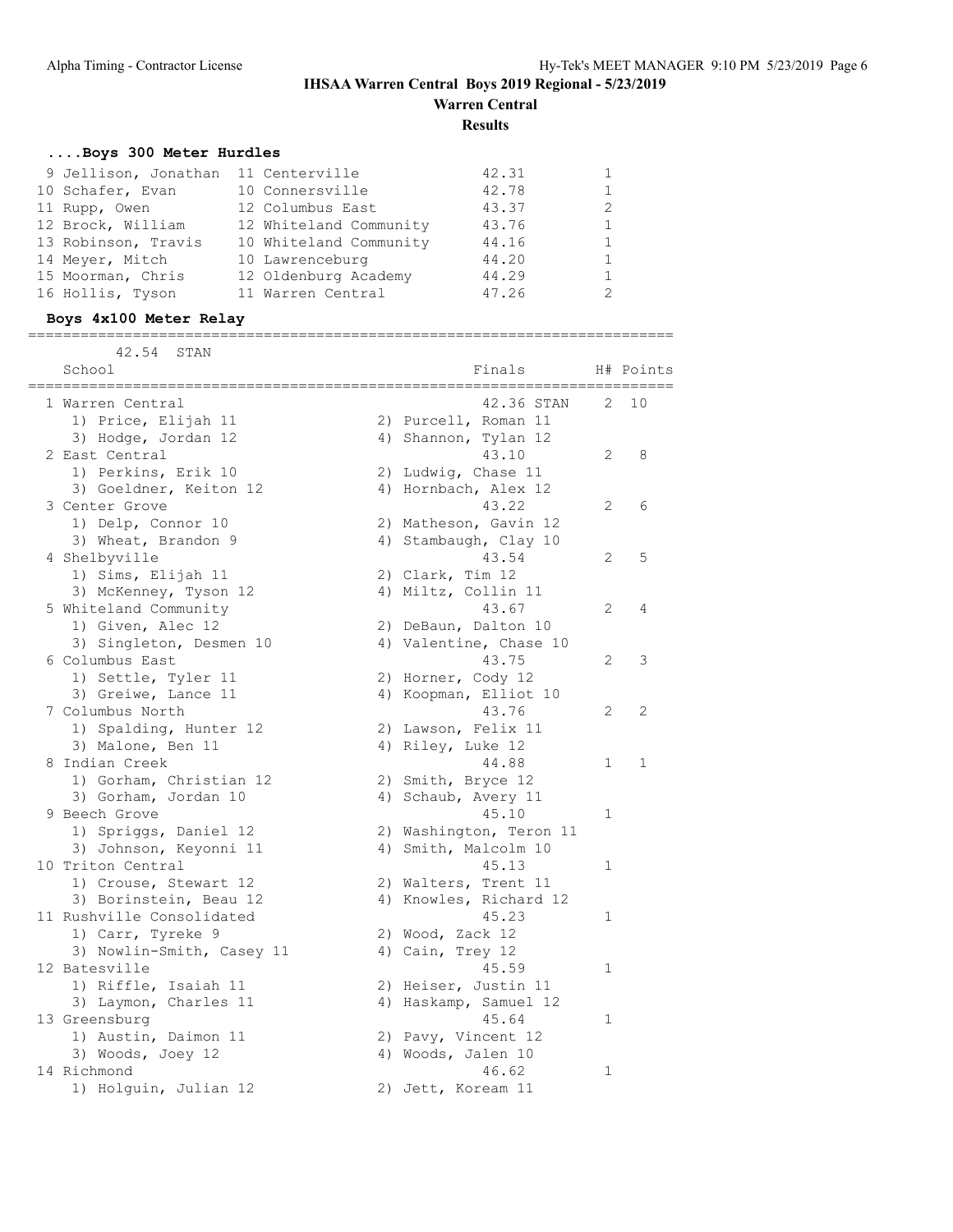**Warren Central**

**Results**

# **....Boys 4x100 Meter Relay**

| 47.40 |                                                                          |                                                        |
|-------|--------------------------------------------------------------------------|--------------------------------------------------------|
|       |                                                                          |                                                        |
|       |                                                                          |                                                        |
| DNF   |                                                                          | Dropped Baton                                          |
|       |                                                                          |                                                        |
|       |                                                                          |                                                        |
|       | 2) Branstetter, Rudy 9<br>2) Woodruff, Daniel 12<br>4) White, Brandon 12 | 4) Narcisse, Vincent 11<br>4) Dobbins-Parks, Cameron 9 |

### **Boys 4x400 Meter Relay**

========================================================================== 3:20.44 STAN

| School<br>, __________________________ | Finals<br>.============== |   | H# Points |
|----------------------------------------|---------------------------|---|-----------|
| 1 East Central                         | 3:24.94                   | 2 | 10        |
| 1) Hornbach, Alex 12                   | 2) Deitsch, Clayton 11    |   |           |
| 3) Perkins, Erik 10                    | 4) Ludwig, Chase 11       |   |           |
| 2 New Palestine                        | 3:25.84                   | 2 | 8         |
| 1) Schonauer, Laine 12                 | 2) Sams, Carson 11        |   |           |
| 3) Austin, Drew 12                     | 4) Large, Ryker 10        |   |           |
| 3 Center Grove                         | 3:26.05                   | 2 | 6         |
| 1) Delp, Connor 10                     | 2) Keith, Jacob 12        |   |           |
| 3) Hohlt, Sam 12                       | 4) Matheson, Gavin 12     |   |           |
| 4 Roncalli                             | 3:27.32                   | 2 | 5         |
| 1) Wheat, Josh 11                      | 2) Woodruff, Daniel 12    |   |           |
| 3) Johnson, Austin 12                  | 4) White, Brandon 12      |   |           |
| 5 Columbus East                        | 3:29.21                   | 2 | 4         |
| 1) Parks, Malachi 10                   | 2) Rupp, Owen 12          |   |           |
| 3) Chandler, Seth 11                   | 4) Bergman, Crase 10      |   |           |
| 6 Hagerstown                           | 3:29.72                   | 1 | 3         |
| 1) Robinson, Holden 12                 | 2) Favorite, Jaylon 11    |   |           |
| 3) Napier, Dylan 12                    | 4) Sherrow, Zack 12       |   |           |
| 7 Columbus North                       | 3:30.46                   | 1 | 2         |
| 1) Spalding, Hunter 12                 | 2) Riley, Luke 12         |   |           |
| 3) Kestler, Noah 12                    | 4) Malone, Ben 11         |   |           |
| 8 Franklin Central                     | 3:30.52                   | 1 | 1         |
| 1) Parkhurst, Alex 9                   | 2) Brinker, Steven 11     |   |           |
| 3) Dosanjh, Harnoor 12                 | 4) Coney, Joseph 10       |   |           |
| 9 Whiteland Community                  | 3:31.45                   | 1 |           |
| 1) Niccum, Ewan 10                     | 2) Yazel, Jonah 11        |   |           |
| 3) Williams, Eric 12                   | 4) Spangler, Dalton 11    |   |           |
| 10 Greenwood Community                 | 3:32.39                   | 2 |           |
| 1) Logan, Lex 12                       | 2) McCauley, Zachary 12   |   |           |
| 3) Willham, Nick 12                    | 4) Patton, Nick 12        |   |           |
| 11 Warren Central                      | 3:35.38                   | 2 |           |
| 1) Duvalle, Adrian 10                  | 2) De St Jeor, Otto 10    |   |           |
| 3) Arnold, William 11                  | 4) Ferrell, Isaiah 11     |   |           |
| 12 Shelbyville                         | 3:35.68                   | 2 |           |
| 1) Lux, Joe 11                         | 2) McKenney, Tyson 12     |   |           |
| 3) Miltz, Collin 11                    | 4) Long, Ethan 12         |   |           |
| 13 Batesville                          | 3:37.34                   | 1 |           |
| 1) Moster, Adam 11                     | 2) Myers, Tyler 12        |   |           |
| 3) Lynch, Johnathon 12                 | 4) Kuisel, James 10       |   |           |
| 14 Franklin County                     | 3:39.65                   | 1 |           |
| 1) Marshall, Harvey 11                 | 2) Meier, Denver 10       |   |           |
| 3) Tschaenn, Hunter 10                 | 4) Herrmann, Austin 12    |   |           |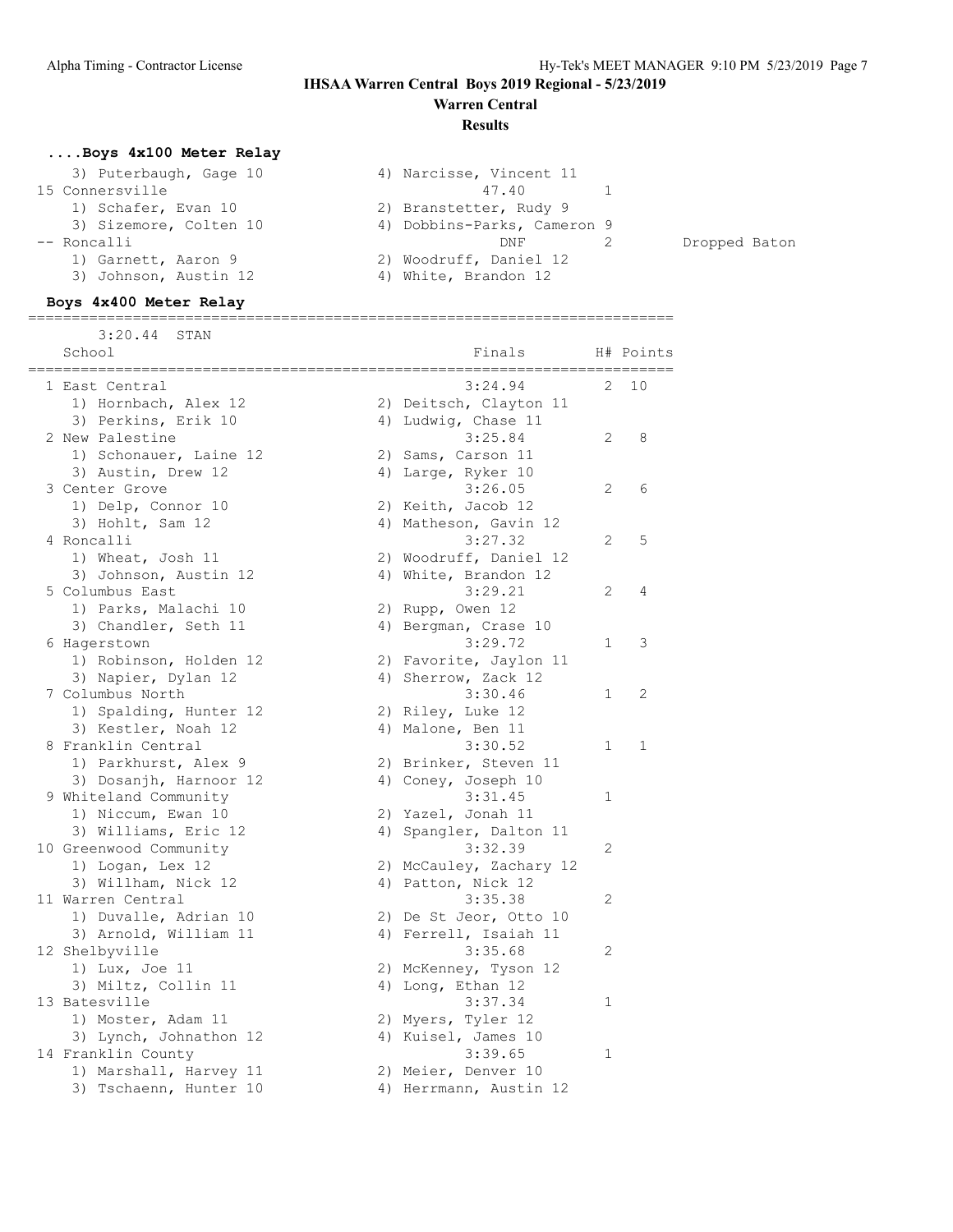**Warren Central**

#### **Results**

### **....Boys 4x400 Meter Relay**

| 15 Rushville Consolidated | 3:42.80                     |  |
|---------------------------|-----------------------------|--|
| 1) Taque, Carter 9        | 2) Lawrence, Isaac 11       |  |
| 3) Cain, Trey 12          | 4) Chastain, Ethan 11       |  |
| 16 Connersville           | 3:54.24                     |  |
| 1) Schafer, Evan 10       | 2) Colassaco, Braylind 9    |  |
| 3) Cox, Dylan 12          | 4) Dobbins-Parks, Cameron 9 |  |

==========================================================================

#### **Boys 4x800 Meter Relay**

 7:53.43 STAN School **Finals** H# Points ========================================================================== 1 New Palestine 8:05.44 2 10 1) Whitaker, Devon 11 2) Kleine, Owen 11 3) Collins, Josh 12 4) Austin, Drew 12 1:00.891 (1:00.891) 2:03.572 (1:02.682) 3:04.559 (1:00.987) 4:05.829 (1:01.270) 5:02.917 (57.089) 6:04.101 (1:01.184) 7:02.092 (57.992) 8:05.434 (1:03.343) 2 Columbus North 8:09.43 2 8 1) Kilbarger Stumpff, Reese 9 2) Pruitt, Collin 11 3) Newell, Matthew 9 4) Littrell, Carson 11 1:02.157 (1:02.157) 2:06.393 (1:04.237) 3:05.051 (58.659) 4:07.397 (1:02.347) 5:04.676 (57.279) 6:08.619 (1:03.944) 7:07.556 (58.938) 8:09.423 (1:01.868) 3 Franklin Community 8:10.31 2 6 1) Pheifer, Ethan 10 2) McGaha, Drew 11 3) McCullough, Wyatt 11 4) Hargis, Drew 11 1:00.993 (1:00.993) 2:04.293 (1:03.301) 3:04.274 (59.981) 4:05.498 (1:01.224) 5:02.760 (57.263) 6:08.265 (1:05.505) 7:07.385 (59.120) 8:10.308 (1:02.924) 4 Whiteland Community 8:15.03 2 5 1) Jefferson, William 10 2) Williams, Eric 12 3) Long, Mika 12 4) Spangler, Dalton 11 1:01.492 (1:01.492) 2:03.908 (1:02.417) 3:04.777 (1:00.869) 4:07.473 (1:02.697) 5:05.350 (57.877) 6:12.047 (1:06.698) 7:11.060 (59.014) 8:15.028 (1:03.969) 5 Batesville 8:20.59 1 4 1) Kuisel, James 10 2) Lynch, Johnathon 12 3) Moster, Benjamin 9 (4) Moster, Adam 11 1:00.545 (1:00.545) 2:05.486 (1:04.941) 3:07.556 (1:02.070) 4:12.433 (1:04.877) 5:14.569 (1:02.137) 6:21.323 (1:06.754) 7:19.349 (58.027) 8:20.586 (1:01.237) 6 Warren Central 8:22.49 2 3 1) Wills, Xavier 9 2) Bye, Keith 11 3) Goodman, Gavin 12 4) Johnson, Zechariah 11 1:01.829 (1:01.829) 2:04.445 (1:02.617) 3:03.919 (59.474) 4:06.648 (1:02.730) 5:05.477 (58.829) 6:16.270 (1:10.794) 7:18.824 (1:02.554) 8:22.483 (1:03.660) 7 Roncalli 8:28.53 1 2 1) Herndon, Owen 11 2) Latimer, Grant 12 3) Wheat, Josh 11  $\hskip1cm 4$ ) Wong, Logan 11 1:01.786 (1:01.786) 2:07.385 (1:05.599) 3:12.397 (1:05.012) 4:18.553 (1:06.156) 5:17.803 (59.250) 6:21.084 (1:03.282) 7:19.777 (58.694) 8:28.525 (1:08.749) 8 Columbus East 2:33.19 1 1 1) Walter, Nick 11 2) Vancurren, Isaac 12 3) McGaha, Michael Garrett 12 4) Zaspel, Marcus 11 1:00.339 (1:00.339) 2:05.976 (1:05.637) 3:07.985 (1:02.009) 4:16.745 (1:08.761) 5:18.812 (1:02.068) 6:25.758 (1:06.946) 7:25.182 (59.424) 8:33.185 (1:08.004) 9 Center Grove 8:43.96 1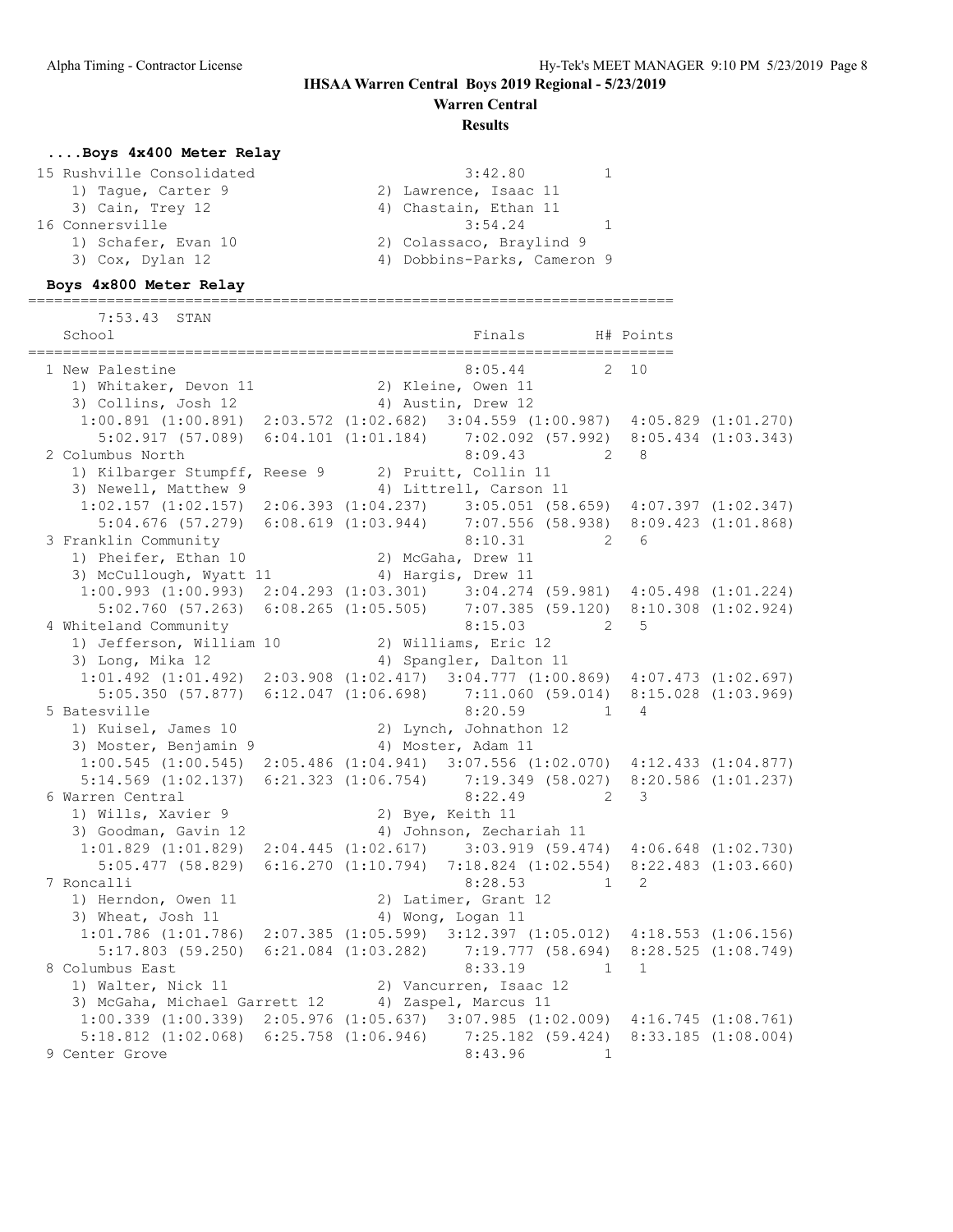**Warren Central**

**Results**

#### **....Boys 4x800 Meter Relay**

 1) Livermore, Cooper 11 2) Malik, Archit 11 3) Humphrey, Evan 12 4) Martin, Sebastian 12 1:02.170 (1:02.170) 2:11.657 (1:09.488) 3:14.996 (1:03.340) 4:19.979 (1:04.983) 5:21.017 (1:01.038) 6:28.621 (1:07.604) 7:31.173 (1:02.553) 8:43.960 (1:12.788) 10 Connersville 2016 12:51.99 1 1) Harrison, LaTerrian 11  $\qquad \qquad$  2) Parsley, Gavin 11 3) French, Hutton 11 (4) Arndt, Adam 10 1:02.372 (1:02.372) 2:11.389 (1:09.018) 3:15.265 (1:03.877) 4:22.988 (1:07.723) 5:27.875 (1:04.887) 6:41.995 (1:14.121) 7:46.996 (1:05.001) 8:51.985 (1:04.989) 11 Beech Grove 2:59.91 1 1) Lagle, Alex 12 2) Marion, Dezmond 10 3) Marion, Desean 10 4) Moreno, Anthony 11 1:01.745 (1:01.745) 2:10.427 (1:08.683) 3:12.328 (1:01.901) 4:19.020 (1:06.692) 5:21.270 (1:02.251) 6:36.988 (1:15.718) 7:45.722 (1:08.735) 8:59.907 (1:14.186) 12 Greensburg 12 Greensburg 12 Greensburg 12 Greensburg 12 Greensburg 12 Greensburg 12 Greensburg 12 Greensburg 1 1) Butz, Hunter 11 2) Zapfe, Nicholas 12 3) Ralston, Jonathon 9 (4) Stephens, Kole 9 1:01.438 (1:01.438) 2:10.856 (1:09.419) 3:13.686 (1:02.830) 4:24.321 (1:10.635) 5:32.472 (1:08.152) 6:39.377 (1:06.905) 7:45.618 (1:06.242) 9:01.361 (1:15.743) 13 Franklin Central 9:05.90 9:05.90 2<br>1) Young, Max 10 2) Healey, Justin 10 1) Young, Max 10 2) Healey, Justin 10 3) Dosanjh, Harnoor 12 4) Hackler, Will 11 1:01.317 (1:01.317) 2:10.423 (1:09.107) 3:07.757 (57.335) 4:12.946 (1:05.189) 5:17.958 (1:05.012) 6:31.750 (1:13.792) 7:43.769 (1:12.020) 9:05.895 (1:22.126) 14 Hagerstown 9:08.99 2 1) Himelick, Braden 11 and 2) Nadler, Adam 11 3) Osborne, Quentin 9 4) Halcomb, Elijah 11 1:04.804 (1:04.804) 2:18.058 (1:13.254) 3:22.543 (1:04.486) 4:34.032 (1:11.490) 5:39.021 (1:04.989) 6:52.503 (1:13.482) 7:56.335 (1:03.833) 9:08.985 (1:12.651) 15 East Central 9:15.03 1 1) Gutfreund, Kyle 12 2) Deddens, Danny 11 3) Stenger, James 10 (4) Hornbach, Luke 10 1:02.980 (1:02.980) 2:17.131 (1:14.152) 3:19.855 (1:02.724) 4:35.720 (1:15.866) 5:44.444 (1:08.724) 6:59.470 (1:15.027) 8:03.535 (1:04.066) 9:15.030 (1:11.495) 16 Rushville Consolidated 9:34.69 2 1) Sterrett, Sam 10 2) Innis, Nick 12 3) Bacon, Keith 10 4) Chastain, Ethan 11 1:05.032 (1:05.032) 2:21.301 (1:16.269) 3:35.396 (1:14.096) 4:52.832 (1:17.436) 5:58.720 (1:05.888) 7:13.501 (1:14.782) 8:20.960 (1:07.460) 9:34.681 (1:13.721)

**Boys High Jump**

======================================================================= 6-04.50 STAN

| Name                    | Year School                                                                             | Finals       | Points |
|-------------------------|-----------------------------------------------------------------------------------------|--------------|--------|
|                         | 1 Terrell, Preston 10 Columbus North<br>$5-10$ 6-00 6-01 6-02 6-03 6-04.50 6-06 6-07.50 | 6-06.00 STAN | 1 O    |
| XO<br>$\mathbf{P}$<br>∩ | $O$ XO<br>XO.<br>$\Omega$                                                               | XXX          |        |
|                         | 2 Studer, Malachi 11 East Central                                                       | 6-04.50 STAN | 8      |
|                         | $5-10$ 6-00 6-01 6-02 6-03 6-04.50 6-06                                                 |              |        |
| XO.                     | XOP XOO<br>XO<br>XXX                                                                    |              |        |
|                         | 3 Keith, Jacob 12 Center Grove                                                          | 6-03.00      | ีค     |
|                         | $5-10$ 6-00 6-01 6-02 6-03 6-04.50                                                      |              |        |
| XXO<br>∩                | P XXO<br>XO.<br>XXX X                                                                   |              |        |
|                         | 4 Drake, Drew 11 Southwestern                                                           | $J6 - 03.00$ | 5      |
|                         | $5-10$ 6-00 6-01 6-02 6-03 6-04.50                                                      |              |        |
| XO.<br>∩<br>∩           | XXO.<br>XXO<br>XXX                                                                      |              |        |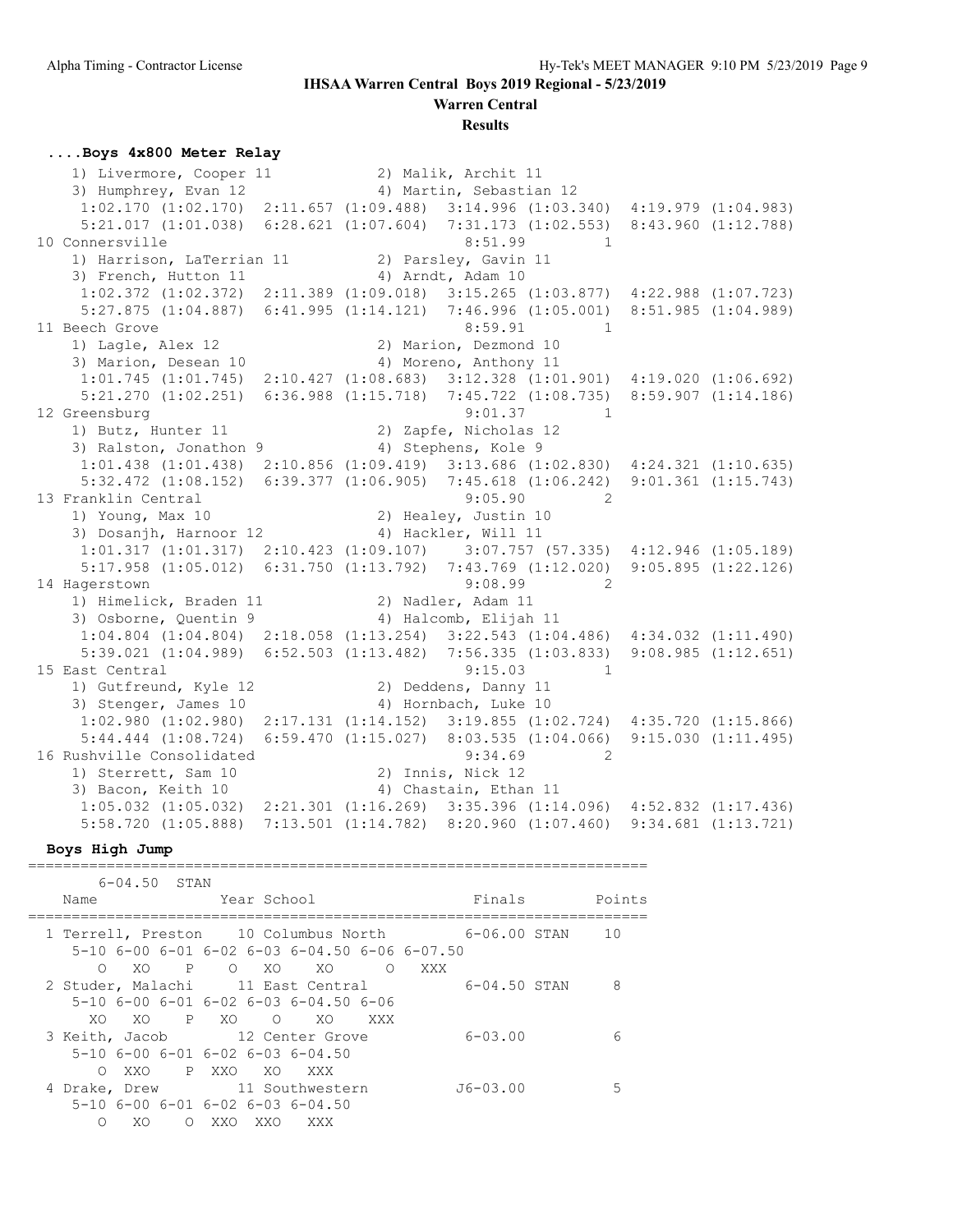**Warren Central**

| Boys High Jump                                                                                  |                        |              |             |
|-------------------------------------------------------------------------------------------------|------------------------|--------------|-------------|
| 5 Gallagher, Sam 10 Roncalli<br>$5 - 10$ $6 - 00$ $6 - 01$ $6 - 02$<br>O XO XO XXX              |                        | $6 - 01.00$  | 4           |
| 6 Stephens, Brion 9 Warren Central 56-01.00<br>$5-10$ 6-00 6-01 6-02<br>O O XXO XXX             |                        |              | 2.50        |
| 6 Pierce, Hayden 11 Cambridge Ci 56-01.00<br>$5 - 10$ $6 - 00$ $6 - 01$ $6 - 02$<br>O O XXO XXX |                        |              | 2.50        |
| 8 Johnson, Keyonni 11 Beech Grove<br>$5 - 10$ 6-00 6-01<br>XXO O XXX                            |                        | $6 - 00.00$  | $\mathbf 1$ |
| 9 Boor, Garrett 12 Jac-Cen-Del J6-00.00<br>$5 - 10$ $6 - 00$ $6 - 01$<br>O XO XXX               |                        |              |             |
| 10 Meyers, Kent 10 Batesville 56-00.00<br>$5 - 10$ $6 - 00$ $6 - 01$<br>XO XO XXX               |                        |              |             |
| 11 Crouch, Eli 9 Roncalli<br>$5 - 10$ $6 - 00$ $6 - 01$<br>O XXO XXX                            |                        | $J6 - 00.00$ |             |
| 11 Gentry, Zander 11 Columbus East J6-00.00<br>$5 - 10$ $6 - 00$ $6 - 01$<br>O XXO XXX          |                        |              |             |
| 13 Bragg, John<br>$5 - 10$ $6 - 00$ $6 - 01$<br>XXO XXO XXX                                     | 11 Hauser              | $J6 - 00.00$ |             |
| 14 Settlemyre, Ben 12 Indianapolis 5-10.00<br>$5 - 106 - 00$<br>O XXX                           |                        |              |             |
| 14 Lloyd, Anthony 9 Columbus East 5-10.00<br>$5 - 10$ $6 - 00$<br>O XXX                         |                        |              |             |
| 16 Wroblewski, Bret 12 North Decatur J5-10.00<br>$5 - 106 - 00$<br>XO XXX                       |                        |              |             |
| 16 Gunter, William 10 Batesville 55-10.00<br>$5 - 106 - 00$<br>XO XXX                           |                        |              |             |
| 16 Baker, David 11 Indianapolis 55-10.00<br>$5 - 106 - 00$<br>XO XXX                            |                        |              |             |
| 16 Aaron, Spencer<br>$5 - 106 - 00$<br>XO XXX                                                   | 11 Greenwood Community | $J5 - 10.00$ |             |
| 16 Williams, Ethan<br>$5 - 106 - 00$<br>XO XXX                                                  | 10 Indian Creek        | $J5 - 10.00$ |             |
| 21 Fisher, Caylor<br>$5 - 106 - 00$<br>XXO XXX                                                  | 12 Northeastern        | $J5 - 10.00$ |             |
| -- Napier, Dylan<br>$5 - 10$<br>XXX                                                             | 12 Hagerstown          | NH           |             |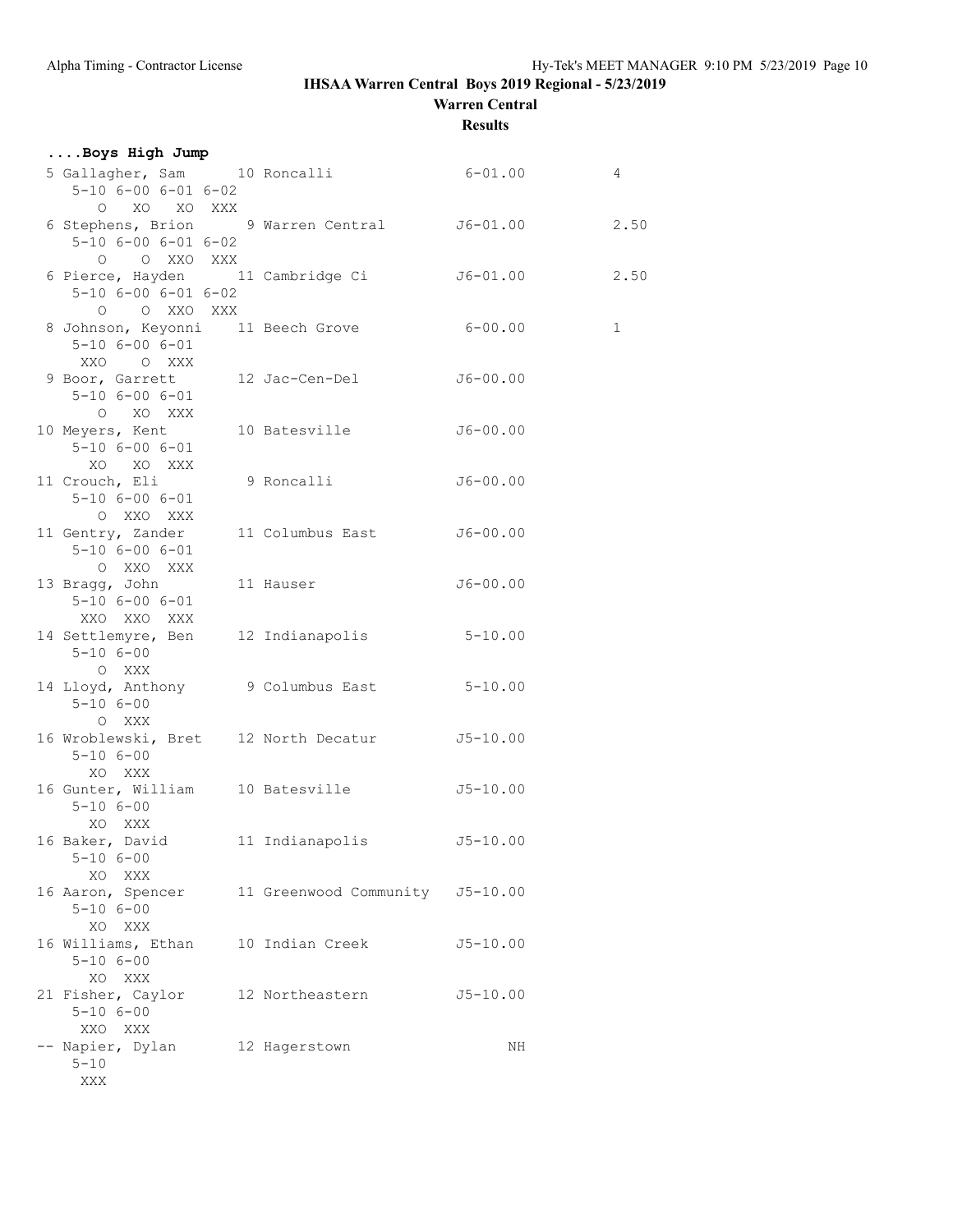**Warren Central**

**Results**

**Boys Pole Vault**

| $14 - 04.00$ STAN                                       |                                                                                                                                    |             |        |
|---------------------------------------------------------|------------------------------------------------------------------------------------------------------------------------------------|-------------|--------|
| Name                                                    | Year School                                                                                                                        | Finals      | Points |
| P                                                       | 1 Frazier, Matt 12 Franklin Community 14-01.00<br>11-06 12-00 12-06 13-00 13-04 13-08 14-00 14-01 14-04<br>P P O O XXO XXO XXO XXX |             | 10     |
|                                                         | 2 Lee, Adam 12 Greenfield-Central 13-08.00<br>11-06 12-00 12-06 13-00 13-04 13-08 14-00                                            |             | 8      |
|                                                         | 3 Line, Nate<br>12 Center Grove<br>11-06 12-00 12-06 13-00 13-04 13-08<br>13-04 13-09<br>P P P O XO XXX                            |             | 6      |
| P                                                       | 4 Brown, Jacob 11 Whiteland Community J13-04.00<br>11-06 12-00 12-06 13-00 13-04 13-08<br>O O XO XO XXX                            |             | 5      |
| 5 Hallgarth, Keith 12 Rushville Co<br>P O XO XO         | 11-06 12-00 12-06 13-00 13-04 13-08<br>XO XXX                                                                                      | $J13-04.00$ | 4      |
| 11-06 12-00 12-06 13-00 13-04<br>P O XXO XO XXX         | 6 Worth, Spencer 11 New Palestine 13-00.00                                                                                         |             | 3      |
| 11-06 12-00 12-06 13-00<br>O XO XXX<br>$\circ$          | 7 Hutchison, Seth 10 Shelbyville 12-06.00                                                                                          |             | 2      |
| 11-06 12-00 12-06 13-00<br>O XO XXX<br>XXO              | 8 Hadden, Brendan 12 Center Grove J12-06.00                                                                                        |             | 0.50   |
| 11-06 12-00 12-06 13-00<br>P XXO XO XXX                 | 8 Singleton, Desmen 10 Whiteland Community J12-06.00                                                                               |             | 0.50   |
| 11-06 12-00 12-06<br>P O XXX                            | 10 Massey, Wilson 10 Franklin Central 12-00.00                                                                                     |             |        |
| -- Deitsch, Clayton 11 East Central<br>$11 - 06$<br>XXX |                                                                                                                                    | NH          |        |
| -- King, John 11 Rushville Co<br>$11 - 06$<br>XXX       |                                                                                                                                    | NH          |        |
| -- Noah, Spencer 11 Connersville<br>$11 - 06$<br>XXX    |                                                                                                                                    | ΝH          |        |
| -- Pumphrey, Charles 11 Greensburg<br>$11 - 06$<br>XXX  |                                                                                                                                    | NH          |        |
| -- Creech, Gauge<br>$11 - 06$<br>XXX                    | 12 Franklin Community                                                                                                              | ΝH          |        |
| -- Boggs, Austin<br>$11 - 06$<br>XXX                    | 12 South Dearborn                                                                                                                  | NH          |        |
| 11-06 12-00 12-06<br>P<br>Ρ<br>XXX                      | -- Hargett, Cody 10 Greenfield-Central                                                                                             | ΝH          |        |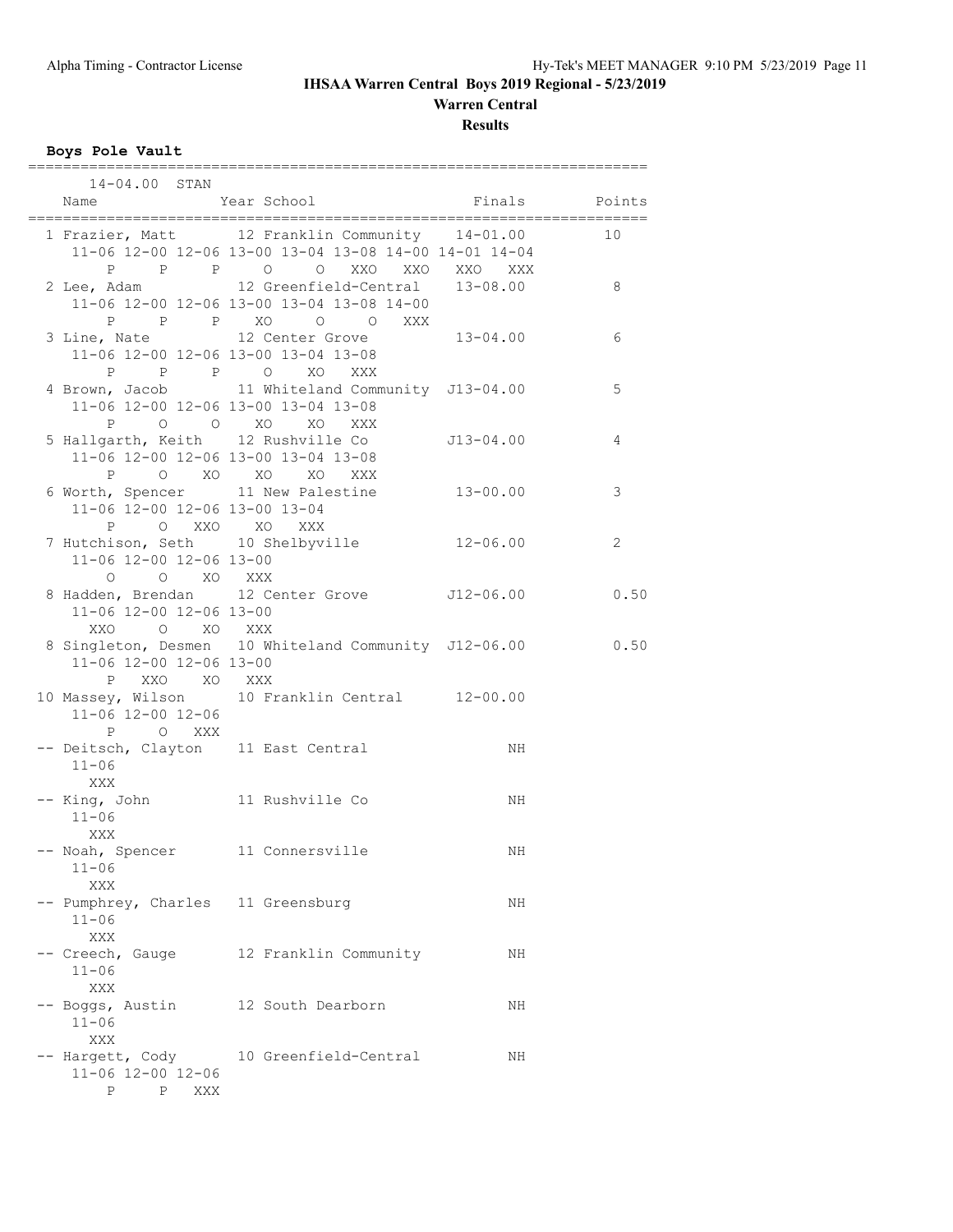**Warren Central**

**Results**

**Boys Long Jump**

| 22-04.75 STAN              |                                                                                                                                                                                                                                   |              |                |
|----------------------------|-----------------------------------------------------------------------------------------------------------------------------------------------------------------------------------------------------------------------------------|--------------|----------------|
|                            | Name Year School Finals Points<br>Finals Points Premier and the School Premier of the School Premier of the School Premier of the School Premier School Premier and Premier and Premier School Premier and Premier School Premier |              |                |
|                            | 1 Price, Elijah 11 Warren Central 22-08.00 STAN 10<br>FOUL 22-04.50 22-08 22-01.75<br>2 Roehling, Lucas 12 Center Grove 21-10.50 8                                                                                                |              |                |
|                            | 21-01.50 21-03.25 21-09.50 21-10.50 21-01.75 20-04.75                                                                                                                                                                             |              |                |
|                            | 3 Johnson, Chaz 12 Northeastern 21-05.25 6<br>21-01 20-10.75 21-05.25 21-04 FOUL FOUL                                                                                                                                             |              |                |
|                            | 4 Schatzle, Jacob 9 Franklin County 21-03.00<br>20-06.50 21-03 FOUL 19-06.75 FOUL 20-01                                                                                                                                           |              | 5              |
|                            | $5$ Jellison, Jonathan 11 Centerville $20-10.25$<br>$19-09.75$ $20-10.25$<br>19-09.75 20-10.25 20-02 FOUL 19-07 FOUL                                                                                                              |              | $\overline{4}$ |
|                            | 6 DeBaun, Dalton 10 Whiteland Community 20-09.00<br>FOUL FOUL 20-04.75 20-09 FOUL FOUL                                                                                                                                            |              | 3              |
|                            | 7 Jett, Koream 11 Richmond 20-07.75<br>20-07.75 19-08.50 19-11.50 19-08.75 19-08.25 20-02.25                                                                                                                                      |              | $\overline{2}$ |
|                            | 8 McFee, Lucas 12 Oldenburg Academy 20-04.50<br>19-11.50 FOUL 20-01.50 18-11.25 20-04.50 20-00.75                                                                                                                                 |              | $\mathbf{1}$   |
|                            | 9 Martin, Zack 10 Triton Central 20-03.75<br>20-03.75 19-09.25 19-08 19-07.50 18-08.50 FOUL                                                                                                                                       |              |                |
|                            | 10 Hooten, Zander 9 Roncalli 20-01.50<br>19-05.75 20-01.50 19-08.50 18-03.25 19-06.25 FOUL                                                                                                                                        |              |                |
| 19-11.50 FOUL FOUL         | 11 Keith, Jacob 12 Center Grove 19-11.50                                                                                                                                                                                          |              |                |
| 19-04.50 19-05.75 19-10.25 | 12 Austin, Daimon 11 Greensburg 19-10.25                                                                                                                                                                                          |              |                |
| 19-09 19-07.25 FOUL        | 13 Bergman, Crase 10 Columbus East 19-09.00                                                                                                                                                                                       |              |                |
|                            | 14 Bowlby, Tyler 10 Waldron<br>19-06.50 19-03.25 19-05.25                                                                                                                                                                         | $19 - 06.50$ |                |
| 18-11 19-03 18-10          | 15 Looney, Aidan 11 Roncalli                                                                                                                                                                                                      | $19 - 03.00$ |                |
| 18-08.50 17-08.75 17-11    | 16 Hardiman, Xavier 11 Indianapolis 18-08.50                                                                                                                                                                                      |              |                |

#### **Boys Shot Put**

#### ======================================================================= 53-05.50 STAN

| Name | Year School                                                                                            | Finals Points |    |
|------|--------------------------------------------------------------------------------------------------------|---------------|----|
|      | 1 Smith, Tucker 9 Columbus North 58-02.75 STAN 10                                                      |               |    |
|      | 57-11 FOUL 58-02.75 FOUL 57-04.50 FOUL                                                                 |               |    |
|      | 2 Helm, Tate $12$ Greenfield-Central 54-04.75 STAN 8<br>54-04.75 FOUL 52-03 50-10.50 50-08.75 51-11.50 |               |    |
|      | 3 Wells, Randy 11 Warren Central 53-09.75 STAN                                                         |               | 6  |
|      | 50-07.50 52-01.50 53-09.75 52-03 50-06.75 FOUL                                                         |               |    |
|      | 4 Pruitt, Nathan 10 South Dearborn 52-11.25                                                            |               | .5 |
|      | $51-10.75$ $48-09.50$ $51-03$ $52-09.50$ $52-11.25$ $47-11$                                            |               |    |
|      | 5 Steele, Carson 10 Center Grove 51-08.00                                                              |               | 4  |
|      | 49-06 47-04.75 48-08 FOUL 51-08 47-11.25                                                               |               |    |
|      | 6 Medlock, Michael 12 East Central 49-11.75                                                            |               | 3  |
|      | 47-08.50 FOUL 48-04 46-08.50 FOUL 49-11.75                                                             |               |    |
|      | 7 Golliher, Ryan 12 Hagerstown 49-09.00                                                                |               | 2  |
|      | FOUL FOUL 48-03.25 49-09 FOUL FOUL                                                                     |               |    |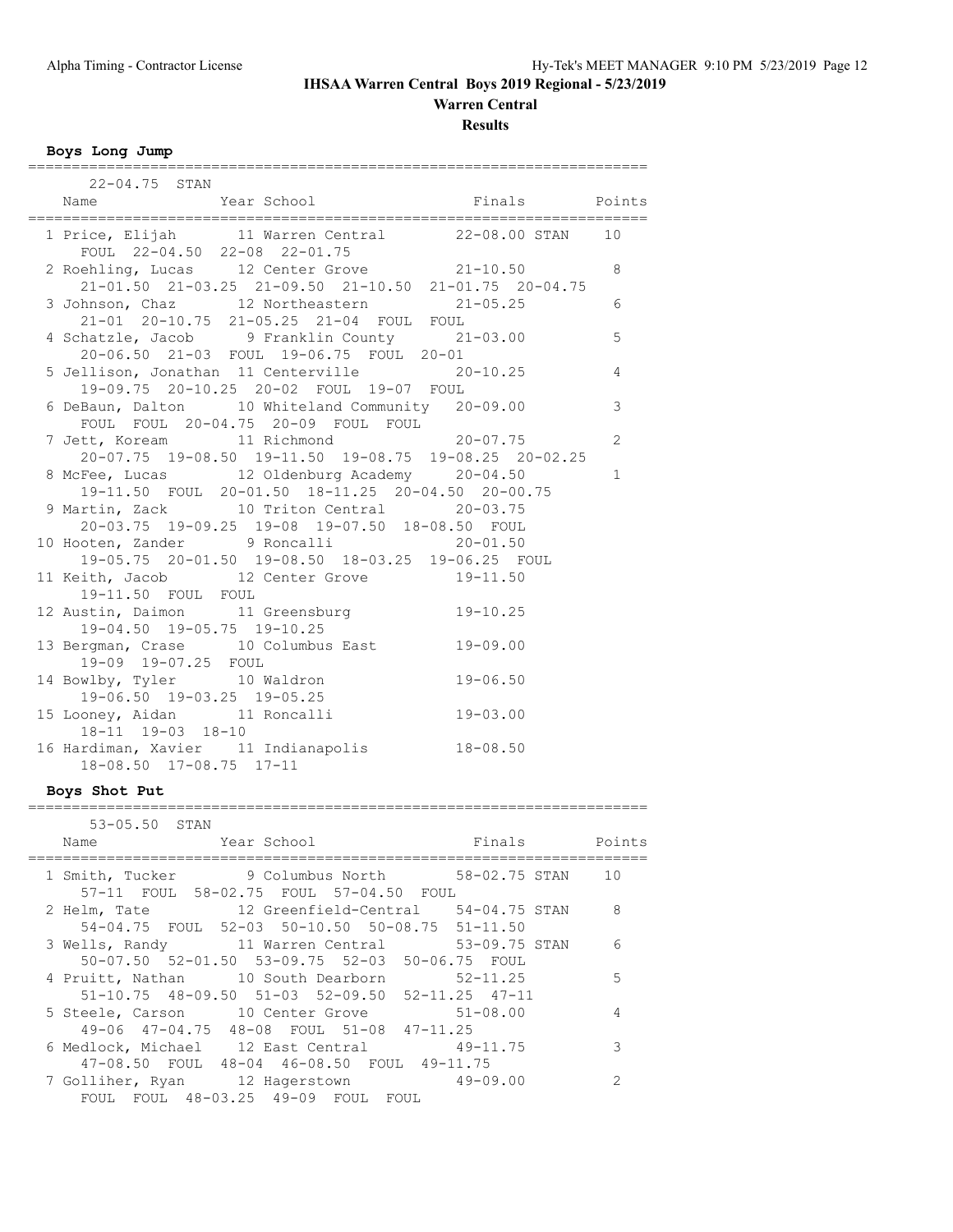# **Warren Central**

**Results**

# **....Boys Shot Put**

|                                        | 8 Fryar, Josh 11 Beech Grove 49-07.25           | $\mathbf{1}$ |
|----------------------------------------|-------------------------------------------------|--------------|
|                                        | FOUL FOUL 47-11.25 FOUL 48-09.50 49-07.25       |              |
|                                        | 9 Maxwell, Leo 9 East Central 49-00.00          |              |
|                                        | 46-11.75 49-00 FOUL 46-08 FOUL FOUL             |              |
|                                        | 10 Boone, Matt 9 Greensburg 46-00.75            |              |
| 44-01 46-00.75 FOUL                    |                                                 |              |
|                                        | 11 Sandusky, David 10 Columbus North 45-09.25   |              |
| FOUL 43-05 45-09.25                    |                                                 |              |
|                                        | 12 Keevers, Tucker 10 New Palestine 45-04.50    |              |
| 45-04.50 43-00.75 FOUL                 |                                                 |              |
|                                        | 13 Lahmann, Joseph 12 Seton Catholic 45-03.50   |              |
| 45-03.50 FOUL 41-10                    |                                                 |              |
|                                        | 14 Perkins-Sullivan, 10 Warren Central 45-01.00 |              |
| FOUL 44-04.50 45-01                    |                                                 |              |
|                                        | 15 Cox, Jordan 9 Center Grove 44-07.50          |              |
| FOUL 44-07.50 42-10.50                 |                                                 |              |
|                                        | 16 Locke, Jadon 11 Hagerstown 43-09.50          |              |
| $42 - 11.50$ $43 - 09.50$ $41 - 11.25$ |                                                 |              |

| Boys Discus Throw                                                                                         |                |
|-----------------------------------------------------------------------------------------------------------|----------------|
| 159-10 STAN<br>Name Year School Finals Points                                                             |                |
| 1 Perkins-Sullivan, 10 Warren Central 158-05.50<br>FOUL 145-11.50 149-10.50 155-09.50 141-10.50 158-05.50 | 10             |
| 2 Williams, Dalen 11 Waldron 156-02.00 8<br>FOUL FOUL 137-08.50 FOUL FOUL 156-02                          |                |
| 3 Fryar, Josh 11 Beech Grove 155-10.50 6<br>145-07 FOUL 145-10.50 155-10.50 FOUL 150-08.50                |                |
| 4 Beers, Logan 11 Whiteland Community 148-02.00<br>141-05 FOUL 148-02 143-01 141-08 137-07.50             | 5              |
| 5 Bedel, Adam 12 Batesville 145-10.50<br>145-10.50 FOUL 128-04.50 FOUL FOUL FOUL                          | $\overline{4}$ |
| 6 Medlock, Michael 12 East Central 144-04.50<br>143-08.50 139-10.50 144-00 FOUL 144-04.50 143-03          | 3              |
| 7 Booker, Austin 10 Center Grove 142-08.50<br>FOUL 140-00 FOUL 142-08.50 128-11.50 129-02.50              | 2              |
| 8 Sandusky, David 10 Columbus North 137-10.00<br>137-10 129-04 FOUL 115-10 FOUL 127-11                    | $\mathbf{1}$   |
| 9 Brooks, Evan 11 Center Grove 134-06.50<br>129-11.50 134-06.50 127-11 FOUL FOUL FOUL                     |                |
| 10 Sevier, Garrett 12 Whiteland Community 132-10.00<br>120-03 126-09.50 132-10                            |                |
| 11 Helm, Tate 12 Greenfield-Central 132-08.50<br>FOUL 126-08.50 132-08.50                                 |                |
| 12 Clevenger, Richard 10 New Palestine 132-02.00<br>127-01.50 132-02 129-08.50                            |                |
| 13 Robinson, Brendan 12 Connersville 124-08.50<br>124-08.50 FOUL FOUL                                     |                |
| 14 Golliher, Ryan 12 Hagerstown 123-00.50<br>FOUL FOUL 123-00.50                                          |                |
| 15 Adams, Mark 12 South Ripley 121-09.00<br>120-04.25 117-09 121-09                                       |                |